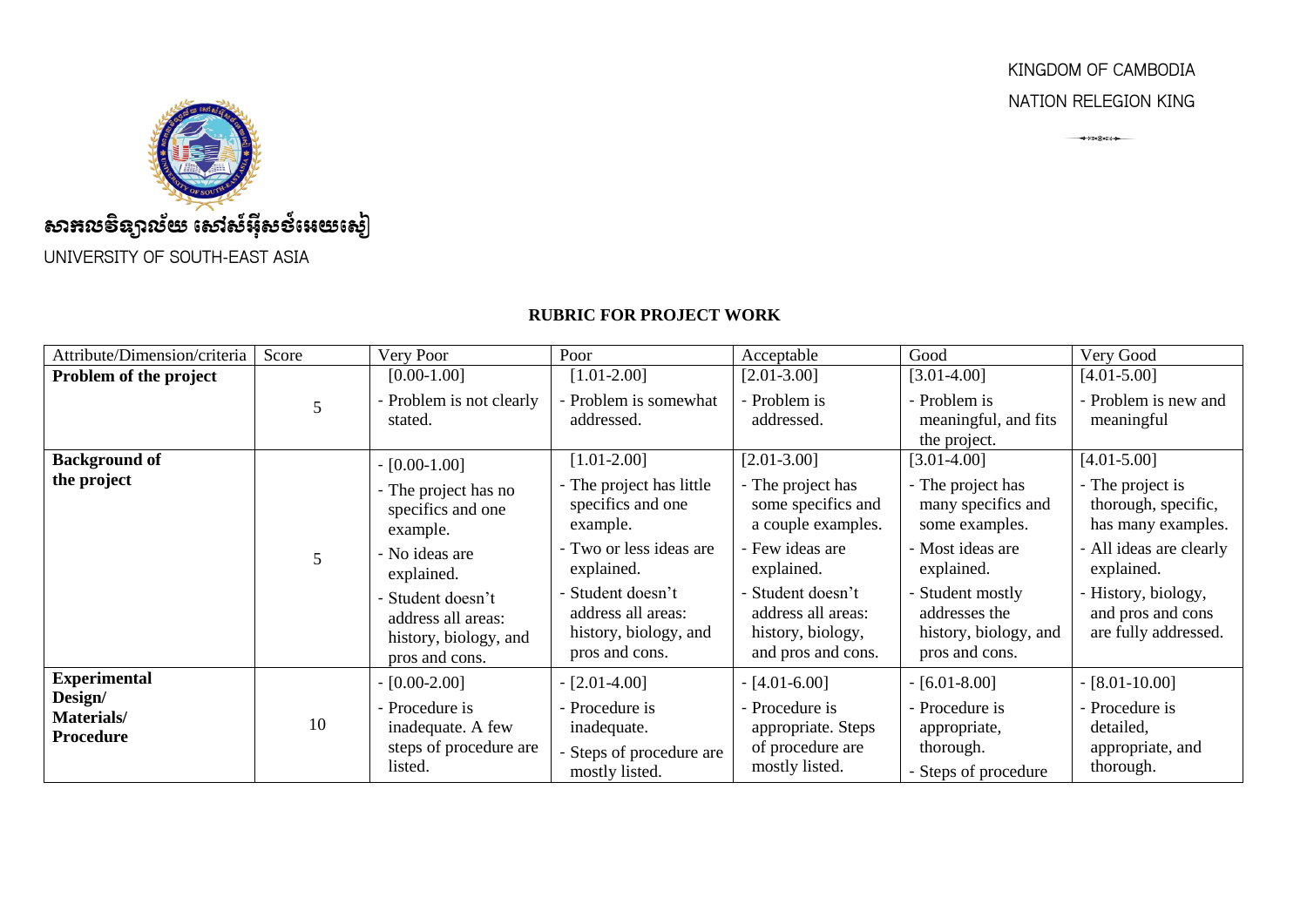|                                    |    | - No materials are<br>listed.<br>Safety issues were not<br>addressed.                                                                                                                      | - Few materials are<br>listed.<br>- Safety issues were not<br>addressed.                                                                                                                 | - Most materials are<br>listed.<br>Safety issues were<br>not addressed.                                                                                          | are listed and mostly<br>sequential, most<br>materials are listed.<br>Safety issues may<br>have been<br>addressed.                                           | - Steps of procedure<br>are listed and<br>sequential, all<br>materials are listed.<br>- Safety issues have<br>been addressed.                                                 |
|------------------------------------|----|--------------------------------------------------------------------------------------------------------------------------------------------------------------------------------------------|------------------------------------------------------------------------------------------------------------------------------------------------------------------------------------------|------------------------------------------------------------------------------------------------------------------------------------------------------------------|--------------------------------------------------------------------------------------------------------------------------------------------------------------|-------------------------------------------------------------------------------------------------------------------------------------------------------------------------------|
| Variables/Controls/<br>Sample size | 5  | $-[0.00-1.00]$<br>- Missing two or more<br>of the variables or the<br>controls.<br>Sample size is not<br>considered.                                                                       | $-[1.01-2.00]$<br>- Missing one variable<br>or control.<br>- Sample size is not<br>considered.                                                                                           | $-[2.01-3.00]$<br>- Variables have<br>somewhat been<br>identified.<br>- Controls are<br>somewhat known.<br>- Sample size is not<br>appropriate.                  | $-$ [3.01-4.00]<br>- Variables have been<br>identified.<br>- Controls are<br>appropriate and in<br>place.<br>Sample size is<br>appropriate.                  | $-$ [4.01-5.00]<br>- Variables have been<br>identified.<br>- Controls are<br>appropriate, in<br>place, and<br>explained.<br>- Sample size is<br>appropriate and<br>explained. |
| <b>Data Collection</b>             | 10 | $-[0.00-2.00]$<br>- Use of the English<br>System.<br>- Poor number of<br>trials/sample size.<br>- No use of<br>photos/charts/graphs<br>to display data.                                    | $-[2.01-4.00]$<br>- Use of the English<br>System.<br>- Poor number of<br>trials/sample size.<br>- Poor use of<br>photos/charts/graphs<br>to display data.                                | $-[4.01-6.00]$<br>- Use of the Metric<br>System.<br>- Adequate number<br>of trials/sample<br>size.<br>- Fair use of photos/<br>charts/graphs to<br>display data. | $-[6.01-8.00]$<br>- Use of the Metric<br>System.<br>- Adequate number of<br>trials/sample size.<br>- Some use of<br>photos/charts/graphs<br>to display data. | $-$ [8.01-10.00]<br>- Proper use of the<br>Metric System.<br>- Adequate number of<br>trials/sample size.<br>- Appropriate use of<br>photos/charts/graphs<br>to display data.  |
| <b>Analysis</b>                    | 10 | $-$ [0.00-2.00]<br>- Conclusions are not<br>supported by the data.<br>- No sources of error<br>have been considered.<br>- Explanation is not<br>attempted for how or<br>why the hypothesis | $-[2.01-4.00]$<br>- Conclusions are not<br>supported by the data.<br>- A few sources of error<br>have been considered.<br>- Explanation is<br>attempted for how or<br>why the hypothesis | $-[4.01-6.00]$<br>- Conclusions are not<br>clearly supported by<br>the data.<br>Some sources of<br>error have been<br>considered.<br>- Explanation is            | $-[6.01-8.00]$<br>- Conclusions are<br>supported by the<br>data.<br>Some sources of<br>error have been<br>considered.<br>- Explanation is made               | $-[8.01-10.00]$<br>- Conclusions are<br>supported by the<br>data.<br>- Sources of error<br>have been<br>considered.<br>- Explanation is made                                  |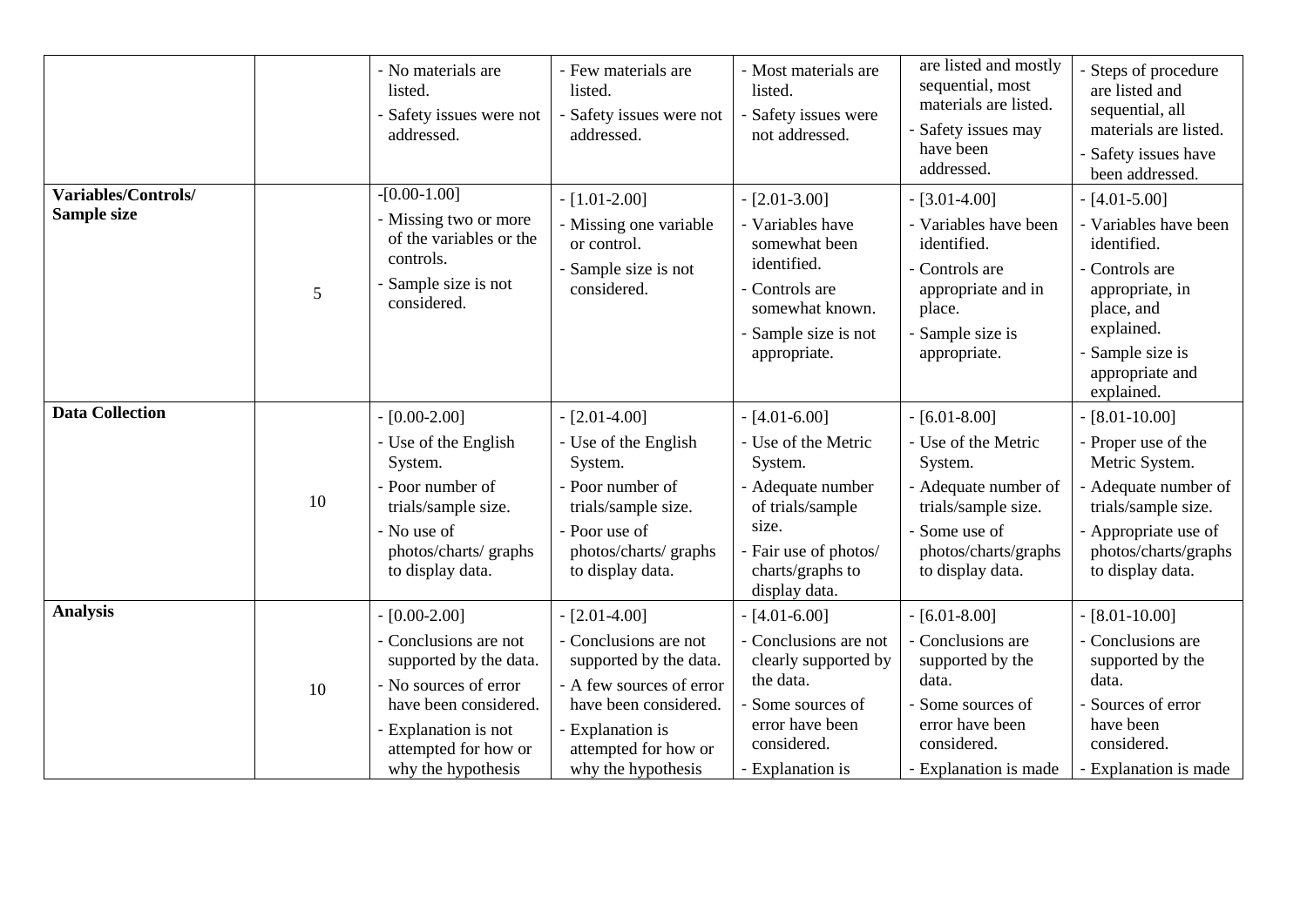|                                              |    | was supported or<br>rejected.<br>- Reflection of what<br>was learned and how<br>it could be made<br>better is not made.                                | was supported or<br>rejected.<br>- Reflection of what<br>was learned and how<br>it could be made<br>better is poor.                                     | attempted for how<br>or why the<br>hypothesis was<br>supported or<br>rejected.<br>- Reflection of what<br>was learned and<br>how it could be<br>made better is<br>made. | for how or why the<br>hypothesis was<br>supported or<br>rejected.<br>- Reflection of what<br>was learned and how<br>it could be made<br>better is made. | for how or why the<br>hypothesis was<br>supported or<br>rejected.<br>- Experimental<br>meaning is<br>conveyed.<br>- Reflection of what<br>was learned and how<br>it could be made<br>better is made. |
|----------------------------------------------|----|--------------------------------------------------------------------------------------------------------------------------------------------------------|---------------------------------------------------------------------------------------------------------------------------------------------------------|-------------------------------------------------------------------------------------------------------------------------------------------------------------------------|---------------------------------------------------------------------------------------------------------------------------------------------------------|------------------------------------------------------------------------------------------------------------------------------------------------------------------------------------------------------|
| <b>Visual Display</b><br><b>Poster Board</b> | 5  | $-[0.00-1.00]$<br>- Board is poor.<br>- Spelling and grammar<br>have many mistakes.<br>- Graphs and charts are<br>missing.                             | $-[1.01-2.00]$<br>- Board is fair.<br>- Spelling and grammar<br>have many mistakes.<br>- Graphs and charts are<br>unclear.                              | $[2.01 - 3.00]$<br>- Board is neat.<br>Spelling and<br>grammar are<br>somewhat correct.<br>- Graphs and charts<br>are somewhat<br>labeled.                              | $-$ [3.01-4.00]<br>- Board is neat and<br>attractive.<br>- Spelling and<br>grammar are mostly<br>correct.<br>- Graphs and charts<br>are mostly labeled. | $-[4.01-5.00]$<br>- Board is neat,<br>attractive, and<br>creative.<br>- Spelling and<br>grammar are correct.<br>- Graphs and charts<br>are properly labeled.                                         |
| <b>Visual Display</b><br><b>PowerPoint</b>   | 5  | $-[0.00-1.00]$<br>- PowerPoint is unclear,<br>and long bullets are<br>used to make<br>statements.<br>- Graphics are not used.                          | $-[1.01-2.00]$<br>- PowerPoint is unclear.<br>and moderately long<br>bullets are used to<br>make statements.<br>- Graphics are used in a<br>fair manner | $-[2.01-3.00]$<br>- PowerPoint is clear,<br>and moderately<br>long bullets are<br>used to make<br>statements.<br>- Graphics are used in<br>a good manner.               | $-[3.01-4.00]$<br>- PowerPoint is clear,<br>concise and short<br>bullets are used to<br>make statements.<br>- Graphics are used in<br>a good manner.    | $-[4.01-5.00]$<br>- PowerPoint is clear,<br>concise and short<br>bullets are used to<br>make statements.<br>- Graphics are used in<br>an appropriate<br>manner.                                      |
| <b>Interview</b>                             | 10 | $-[0.00-2.00]$<br>- Student(s) display a<br>poor level of subject<br>knowledge from the<br>project and the<br>process of completing<br>the experiment. | $-[2.01-4.00]$<br>- Student(s) display a<br>low level of subject<br>knowledge from the<br>project and the<br>process of completing<br>the experiment.   | $-[4.01-6.00]$<br>- Student(s) display a<br>fair level of subject<br>knowledge from the<br>project and the<br>process of<br>completing the                              | $-$ [6.01-8.00]<br>- Student(s) display a<br>moderate level of<br>subject knowledge<br>from the project and<br>the process of<br>completing the         | $-[8.01-10.00]$<br>- Student(s) display a<br>high level of subject<br>knowledge from the<br>project and the<br>process of<br>completing the                                                          |